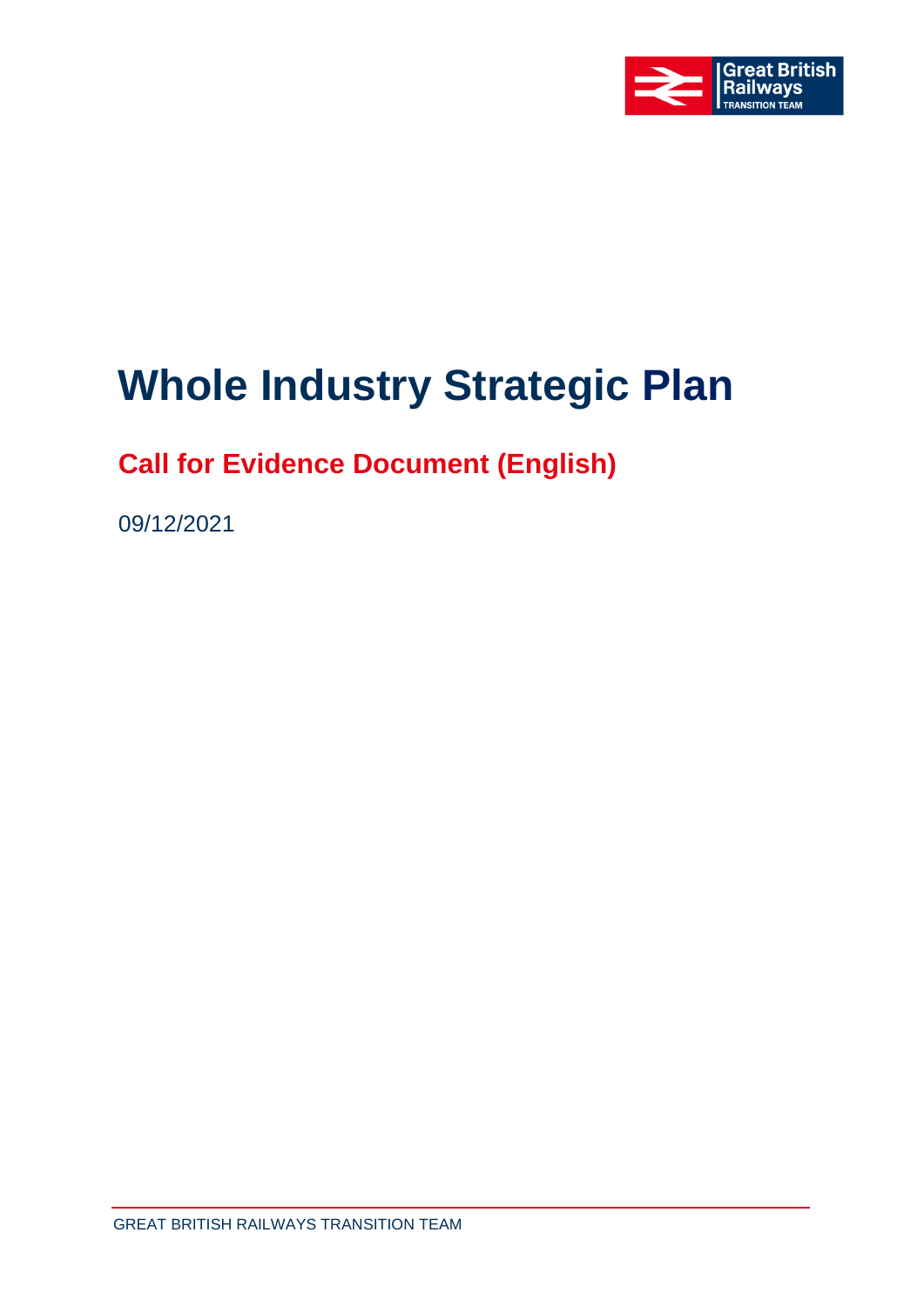

## **Foreword**

The railway has long played a vital role in Britain's economic and social development. For 200 years, it has connected people with places, moved goods and services, and supported the growth of businesses and regions. Yet, despite its distinguished past and valued present, the full potential of rail is yet to be realised.

In May 2021, the government announced its plans for the biggest reform to the railway in three decades, bringing it back together, after years of fragmentation, under Great British Railways, a new public body that will run and plan the rail network, own the infrastructure, procure passenger services, and set most fares and timetables.

Great British Railways will have a fundamental role to play in supporting Britain's economic, environmental and social ambitions, and in delivering the government's priorities. It will embody the new way of thinking about the railway and its purpose, one where rail is the backbone of a cleaner, greener public transport system that will offer customers a better deal and taxpayers better value for money. It will reflect an entrepreneurial mindset where the potential of the private sector – working in partnership with Great British Railways – is unleashed to generate value, drive efficiencies, and promote business, innovation, and investment in order to benefit passengers.

I am excited to be leading the Great British Railways Transition Team. We believe that the rail network can be run better – for everyone. Together, we will create a simpler, better railway for everyone in Britain. We will get there by placing customers at the heart of our decision-making and building a system that serves their needs – not ours.

We are facing one of the biggest challenges the transport sector has ever seen but have a unique opportunity to reshape the way that the railway delivers for the people of Britain and our broader social and economic prosperity.

The government's plans for rail include a commitment to develop a sector-wide, longterm strategy for rail: the Whole Industry Strategic Plan (Strategic Plan). The Strategic Plan, produced by GBR for Ministers, will be the first strategy of its kind, a thirty year high-level plan shaped by a set of strategic objectives that have been developed for the benefit of our passengers, freight users, taxpayers and staff, to support Britain's nations, regions, and communities to achieve their goals, and to benefit the economy and the environment for the long term.

If we are to succeed in setting a direction for the railway over the next thirty years, the development of the Strategic Plan will need to be a collective endeavour drawing on the expertise and insights not only of the rail sector but of those beyond it. This call for evidence will help shape the Strategic Plan and the future of the railway, and we want it to be informed by as many different perspectives as possible, to learn from the lessons of the past and to meet the challenges of the future.

I hope that our stakeholders share their views and provide evidence to make the most out of this opportunity. Together, as we build a sustainable railway that truly serves the country's goals, we can move the sector forwards to delivering for all that use, service and depend on it.

Andrew Haines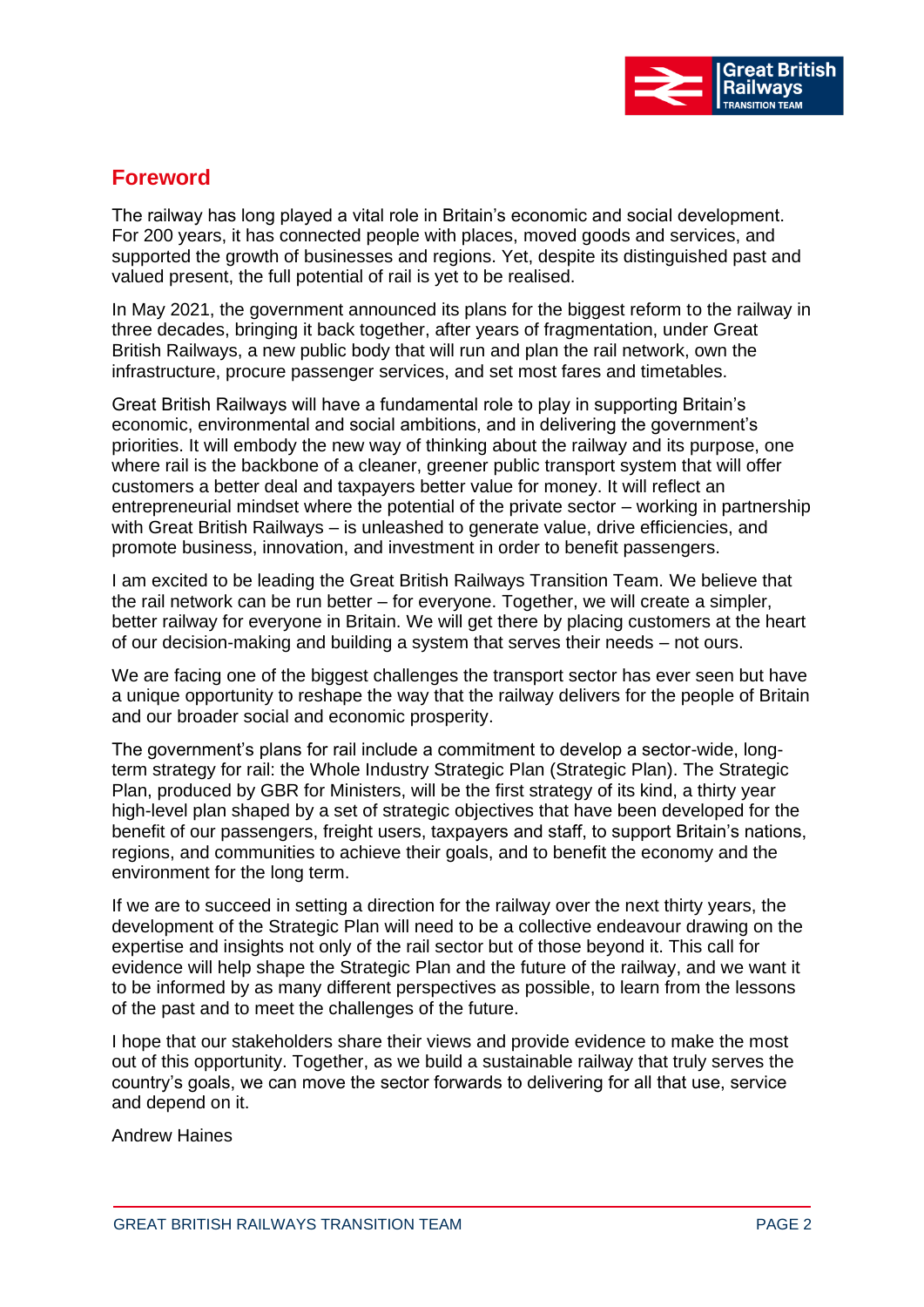

### **Introduction**

The UK Government's ambitious plans to reform the rail sector were outlined in a white paper, the [Williams-Shapps Plan for Rail,](https://www.gov.uk/government/publications/great-british-railways-williams-shapps-plan-for-rail) in May 2021. The Plan for Rail recognised that rail has a fundamental role to play in supporting the economic, environmental and social goals for Britain, and recommended the establishment of a new organisation, Great British Railways ('GBR'), which will bring together the whole rail system to run the network in the public interest.

When the Secretary of State for Transport announced the creation of the GBR Transition Team in October 2021, he set out the core goals that will define GBR:

- Changing the culture of the railways, not simply creating a bigger version of Network Rail
- Thinking like customers, both passengers and freight, and putting them first
- Growing the network and getting more people travelling
- Making the railways easier to use
- Simplifying the sector to do things quicker, driving downs costs and being accountable
- Having a can-do, not a can't do culture
- Harnessing the best of the private sector
- Playing a critical role in the national shift to net zero

GBR will create a simpler, better railway, one that enables much closer collaboration and joint working with local leaders so we can serve the people of Britain and help deliver the government's priorities. The Plan for Rail states that GBR will develop a 30-year strategy for the entire railway network over the coming decades.

That strategy – the Whole Industry Strategic Plan (Strategic Plan) – will be a landmark resource, enabling the government to set a clear and unified direction for the railway in support of long-term priorities, assisting with problem solving, and aligning the rail sector behind a common vision and with joined-up decision making. GBR will be responsible for achieving the outcomes within the Strategic Plan, providing regular updates to Ministers on progress and adapting it to reflect changes in the economy, society and technology.

The Strategic Plan will reflect how we meet the significant challenges facing the railway, particularly following Covid, and how we can best seize the opportunities of the future. The priorities in it will be used to set realistic ambitions, measures, and areas of focus over the short, medium and long term. Crucially, it will recognise that rail needs to be joined up with the wider transport system in order to achieve the strategic objectives shared in this document.

The Strategic Plan will be a key component of a continuous planning process, with the strategy reviewed and updated on a regular basis. This will ensure that it continues to support Britain and its people as our society changes and evolves, and as new opportunities and risks arise, while providing a clear direction of travel to bring the sector together. Decision-makers will benefit from the wider picture it will give, and customers, businesses, the workforce, the supply chain, and investors will all benefit from the greater certainty and collaboration it will enable.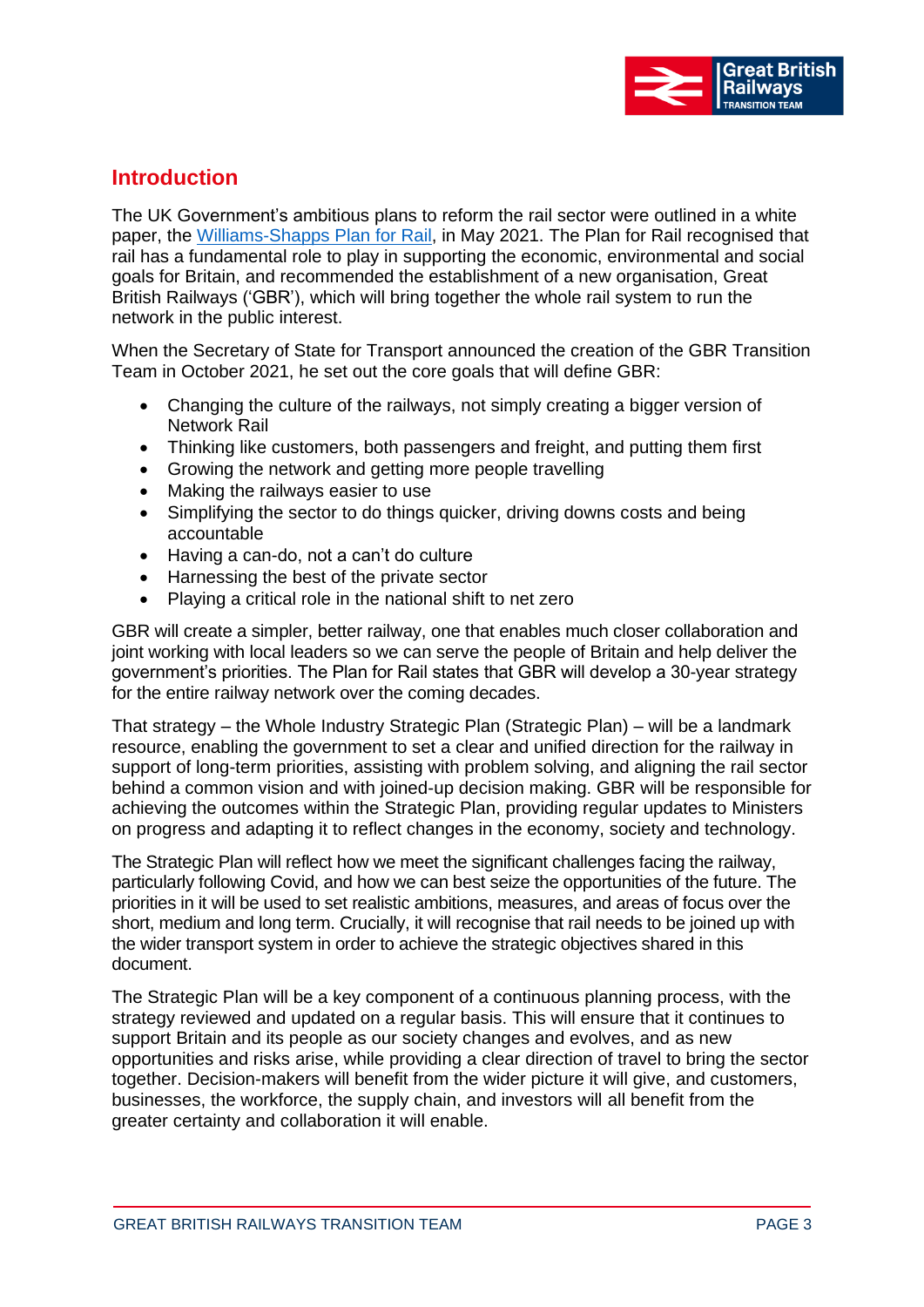

In order for it to live up to its name, the Strategic Plan needs to look to the whole of the rail sector, and – crucially – to the people and communities beyond it, to ensure that it is built on the knowledge, skills and experience of experts across a wide range of areas. That requires us to work together to develop a plan that considers the whole railway, acknowledging the trade-offs that may be required in the face of the economic reality of the short and mediumterm, while putting in place the necessary building blocks to achieve longer-term ambitions.

The Strategic Plan will be framed and driven by strategic objectives that have been set by government. Those objectives will underpin the Strategic Plan, reflecting that the railway must serve the nation and the railway's objectives must align with the nation's. We are clear that the Strategic Plan cannot be a list of projects and investments; in order to be of value it must help to inform decisions on how the railway can improve and contribute to wider benefits over the coming 30 years.

The evidence provided to this call for evidence, as well as the broader engagement planned with partners, will be vital in the strategy's development.

#### **Call for Evidence**

As the UK Government works to achieve long-term goals in reducing net greenhouse gas emissions to zero, levelling up, and growing the economy, rail will have an important role to play. We want this call for evidence to provide the opportunity for full and meaningful participation in the Strategic Plan's development, demonstrating our commitment to strengthening collaboration, as promised in the Plan for Rail, and reflecting the outward looking culture GBR will have.

This call for evidence is a key way in which we are engaging with a wide range of stakeholders to ensure the Strategic Plan will be based on robust, evidence-based foundations. We are seeking to consider the perspectives of stakeholders both inside and outside the rail sector, and how rail can support their ambitions and priorities. We recognise that this call for evidence is shaped by UK Government objectives, and that the Scottish Government, as funder and specifier of the railway in Scotland, has separate but similar strategic objectives they are working to deliver. Similarly, the Welsh Government is the specification body for passenger rail services (although not rail infrastructure) in Wales. Collaboration between funders and specifiers is critical to delivering improved outcomes for rail as a whole in Scotland and for rail passengers across the Wales & Borders network.

Our team recognises that views on, and priorities for, rail differ across the UK, and we continue to research the published strategies, plans and thinking of the rail and wider transport sector, as well as local and devolved transport authorities. As such, we are particularly keen to see the current and best available thinking of organisations in light of the challenges and opportunities that have been created by the pandemic.

This call for evidence launches on 9 December 2021 and will be open for eight weeks until 4 February 2022.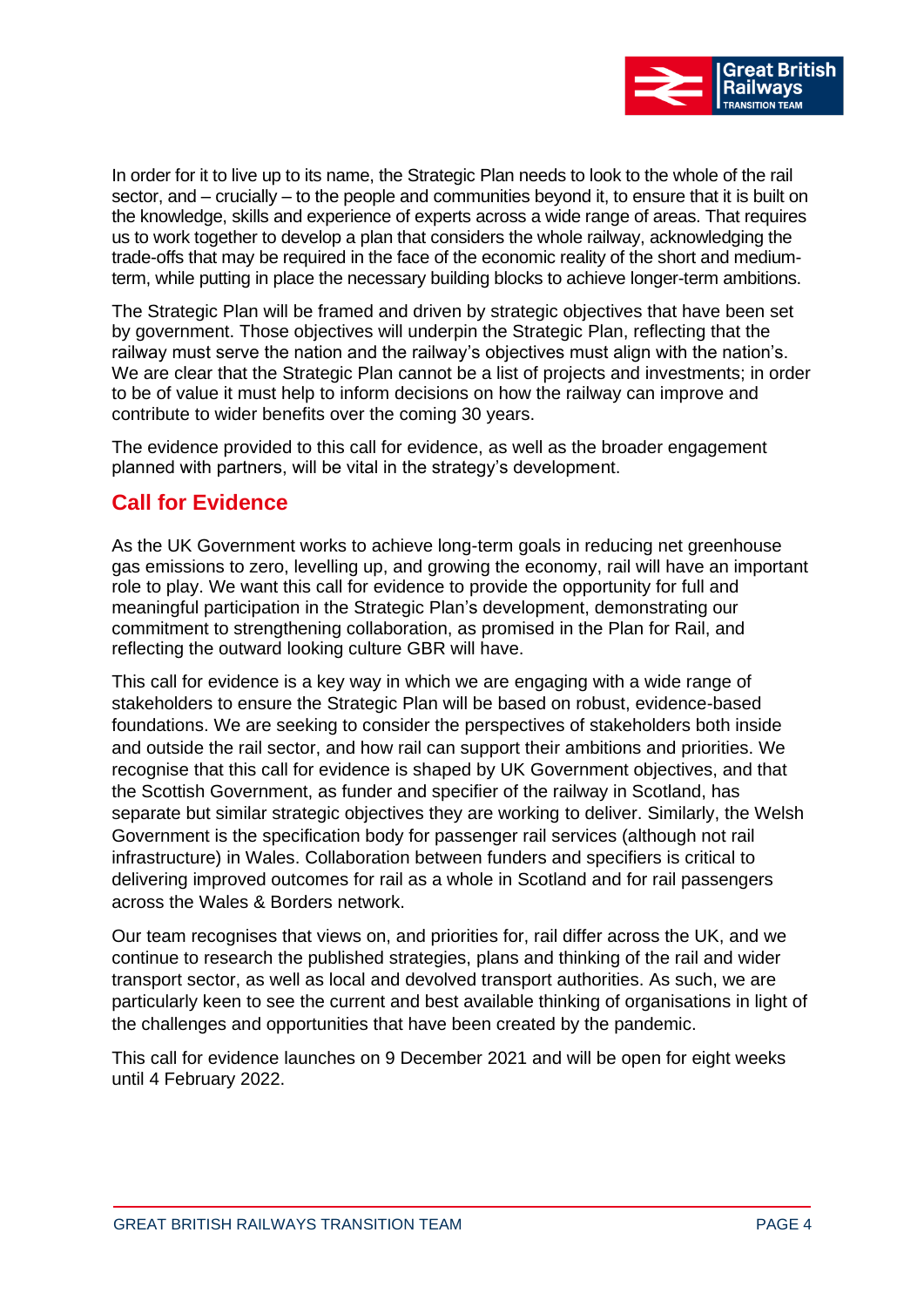

## **Responding to this Call for Evidence**

We recommend you read this document in full before submitting your response. You may respond as an individual or on behalf of an organisation or organisations (please let us know all the organisations you are responding on behalf of) and can submit a response in the following ways:

- Online via the call for evidence [webpage.](https://consultations.gbrtt.co.uk/wisp/whole-industry-strategic-plan-call-for-evidence)
- Via email to  $\text{cfe@gbrtt.co.uk}$  using the response template, which is available to download from the call for evidence webpage.

We have grouped the questions below according to a number of themes. You can answer as many of them as are of interest and relevance to you or your organisation. The passenger and freight customer experience will be central to our new organisation, as well delivering affordability for taxpayers, and we ask that you put them at the heart of your responses. **Please provide as much evidence, based on credible data or verifiable qualitative information (such as examples and case studies), as you can to support your submission.** We will not be able to give as much weight to your responses without understanding their basis.

The timeframes we have considered for this call for evidence, and which we will be using to assess responses, are below:

- 1. The short term: the five-year period from delivery of the Strategic Plan in 2022.
- 2. The medium term: the next ten years, which is the timeframe in which we expect to have moderate levels of certainty in our project planning and sequencing.
- 3. The long term: the thirty years up to 2052, which are highly uncertain and unpredictable, making it all the more important that the rail system is prepared for a number of different scenarios that will be able to adapt to the challenges that the future holds.

The most valuable responses will show how we can make progress towards our strategic objectives over these different timescales, balancing each against the other, highlighting tensions and trade-offs, considering stretching yet realistic ambitions, and linking them to wider long-term trends and national priorities.

We want to understand your views of what trends, scenarios and trade-offs will affect the rail sector and what we could be doing now, and in the future, to prepare for them.

Responses that identify opportunities for prioritisation, efficiency, and cost reduction in order to drive value for money for the taxpayer and rail user, will be particularly welcome. Any responses that focus solely on requests for new investments or enhancements will not be considered, and any proposals for new funding will need to evidence the cost reductions or efficiencies such proposals would realise. The purpose of the Strategic Plan will not be to present an investment pipeline, and as question 3 sets out below, the unprecedented taxpayer support given to the railway during the pandemic combined with the long-term cost challenge of providing rail service means that it will be crucial for the Strategic Plan to recognise the restraints on public finances.

Once we have received your responses, we will analyse and consider the feedback and evidence received in detail and publish a report with our findings. These will assist with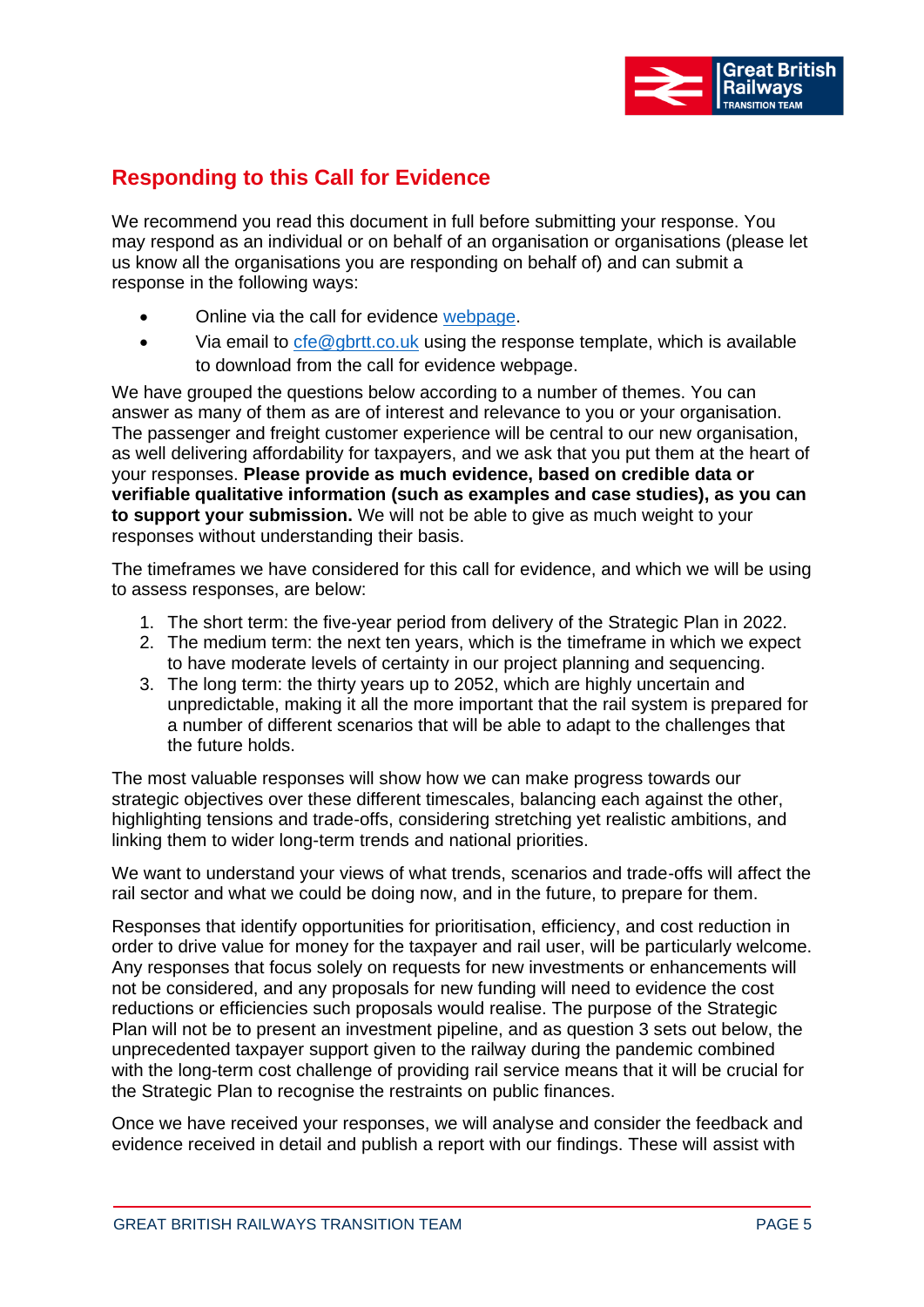

the further development of the strategy before the draft Strategic Plan is submitted to Ministers.

Before, during, and after the call for evidence period, we will continue to organise events and meetings as well as provide other opportunities to understand your thoughts on the future of the rail system. Your engagement is crucial to this process.

## **Strategic Objectives for the Whole Rail Industry**

The UK Government has developed five strategic objectives for the Strategic Plan over the next 30 years: **meeting customers' needs, delivering financial sustainability, contributing to long-term economic growth, levelling up & connectivity, and delivering environmental sustainability.** We intend to put these objectives at the heart of the Strategic Plan, and we are using them to guide all of the questions in this call for evidence.

| GREAT BRITISH RAILWAYS TRANSITION TEAM |                                                   |                                                                                                                                                                                                                                                                                                                                                                                                     |
|----------------------------------------|---------------------------------------------------|-----------------------------------------------------------------------------------------------------------------------------------------------------------------------------------------------------------------------------------------------------------------------------------------------------------------------------------------------------------------------------------------------------|
|                                        | <b>Strategic Objectives</b>                       | <b>Ambition for rail</b>                                                                                                                                                                                                                                                                                                                                                                            |
|                                        | <b>Meeting customers' needs</b>                   | Meeting the needs of future passengers and freight customers by:<br>Increasing value for money and improving the performance, reliability and convenience of rail,<br>a.<br>Meeting multi-modal expectations and reducing end-to-end journey time,<br>b.<br>Maintaining a safe railway as part of a safe transport system and widening accessibility.<br>C.                                         |
| Ш                                      | <b>Delivering financial</b><br>sustainability     | Ensuring rail is financially sustainable, efficient and value for money by:<br>Reducing costs to government,<br>а.<br>Ensuring a sustainable balance of fare/fee and government funding, and<br>b.<br>Increasing the efficiency of operations, asset management and capital investment - delivering on time and<br>c.<br>on budget.                                                                 |
| Ш                                      | Contributing to long-term<br>economic growth      | Catalysing long term economic growth by:<br>Reducing total journey time and cost for transport users,<br>a.<br>Connecting labour markets and realising agglomeration benefits, and<br>b.<br>Connecting places to markets, directly investing in skills, innovation and digital infrastructure, crowding-in<br>$C -$<br>foreign investment and facilitating the housebuilding & place-making agenda. |
| ιv                                     | Levelling up & connectivity                       | Reducing regional inequalities and improving connectivity between communities by:<br>Contributing to long-term economic growth in areas in support of levelling up,<br>а.<br>Contributing to social benefits from improved connectivity, and<br>b.<br>Improving rail passenger and freight connectivity across the union.<br>c.                                                                     |
| v                                      | <b>Delivering environmental</b><br>sustainability | Supporting government's environmental sustainability objectives by:<br>Encouraging modal shift by increasing the attractiveness of rail,<br>a.<br>Delivering rail net-zero (traction and infrastructure), protecting biodiversity and addressing air pollution, and<br>b.<br>Protecting transport links by investing in climate adaptation.<br>$C -$                                                |

*We recognise that many of you are working to similar long-term objectives. We are very interested in how you define and quantify your objectives, and how they match or differ from our own. When considering your response to question 1, please use your experiences to inform your answers and share any examples, taking into account that in all future scenarios we expect affordability to be a significant constraint.* 

#### **Question 1**

a) How would you apply these objectives to rail in your region or to your area of expertise within the transport sector? Do you have evidence you can share with us of how you have applied similar objectives in relation to rail, and do you consider the objectives to have missed any key areas?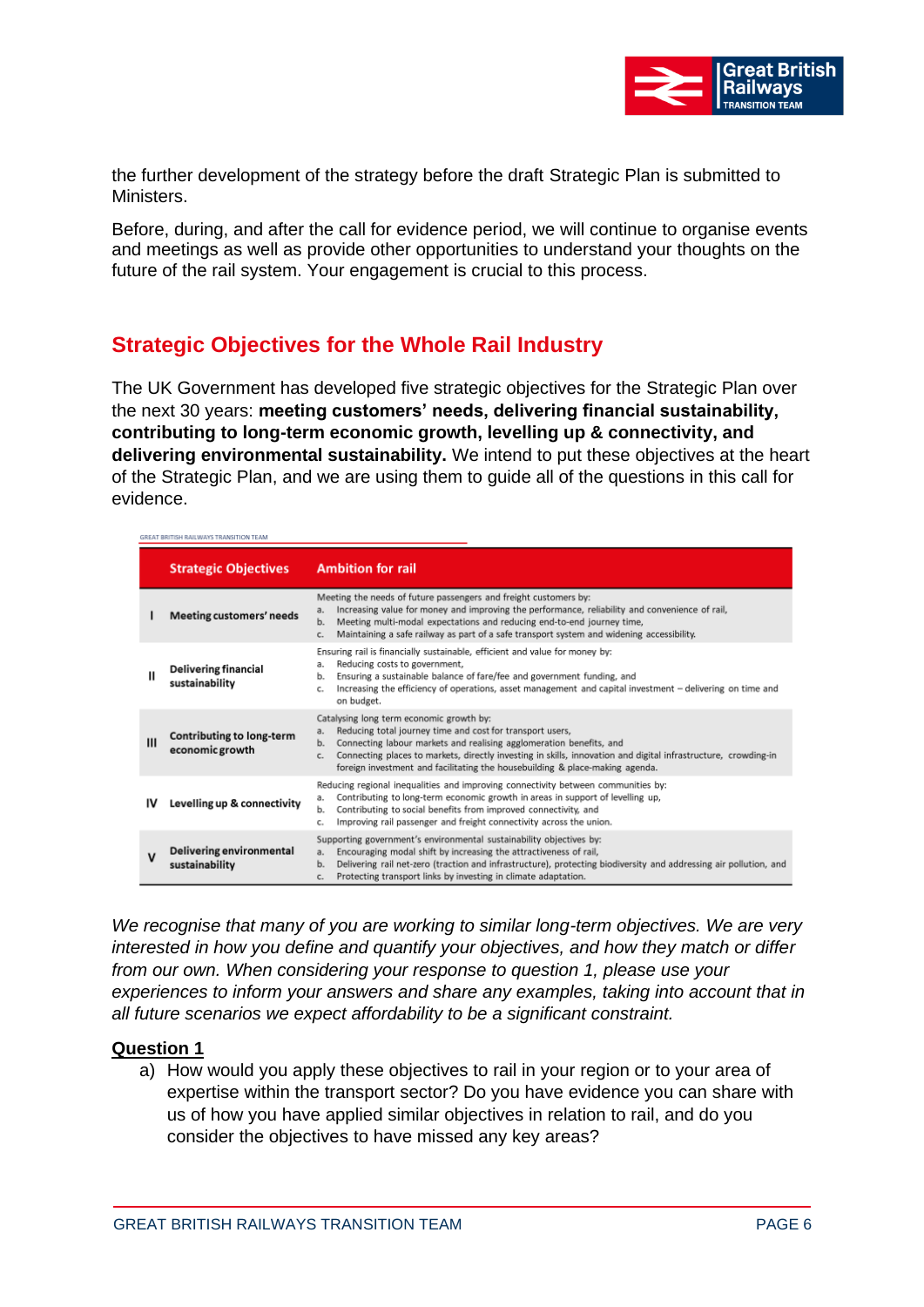

- b) How is it possible to make progress against a number of the objectives simultaneously? Do any of the objectives have larger barriers associated with them than others, or do any objectives pose possible barriers to others? Where would you make the trade-offs?
- c) What long-term trends in wider society, the economy, and the environment will affect these five objectives over the next 5, 10, and 30 years? Please give evidence to support your response.
- d) What are the key uncertainties you consider that the Strategic Plan must be resilient to in order to be effective over the next 5, 10 and 30 years?
- e) Over the next 5, 10 and 30 years, which steps should the sector take to improve integration of rail with the wider transport system (including walking and cycling) in pursuit of these objectives?

#### **Meeting customers' needs**

Rail industry customers broadly fall into two types: passengers and freight. The rail network provides important benefits to the customers who rely on it. The Plan for Rail says that passengers must receive high-quality, consistent services day in, day out. This means accessible, reliable journeys that are well connected with other transport services and include new customer offers at stations and on trains.

Since the COVID-19 pandemic began, the rail freight industry has shown its resilience and agility, working to transport food and medical supplies around the country. This example, and others given in the Plan for Rail, highlight how important rail freight is to our economy now and in the future, and how we will develop growth targets for freight that will be included in the Strategic Plan. The Plan for Rail says of freight: 'national coordination, greater opportunities for growth and strong safeguards will put rail freight on the front foot.'

*When considering your responses, please take account of the likelihood of changes in levels or patterns of passenger and freight demand over the next 5, 10 and 30 years, what that would mean for the rail system, and what will the interventions be over that period that will provide the maximum value for money.*

#### **Question 2**

- a) Passenger: how will rail passenger expectations, including accessibility requirements, evolve over the coming 5, 10 and 30 years, what will be the driving causes of these changing expectations, and how can they be most effectively met by the rail sector?
- b) Passenger: in your experience, how can we most effectively monitor and assess customer satisfaction? What is a stretching yet realistic ambition for this objective and what measures can we most effectively use to consider success over the coming 5, 10 and 30 years? What evidence can you share to support your view?
- c) Freight: what evidence can you provide regarding the advantage(s) of transporting goods by rail and what evidence can you share for how that could develop in the next 5, 10 and 30 years? What do you consider to be the most effective role for rail freight in the existing supply chains served and those that it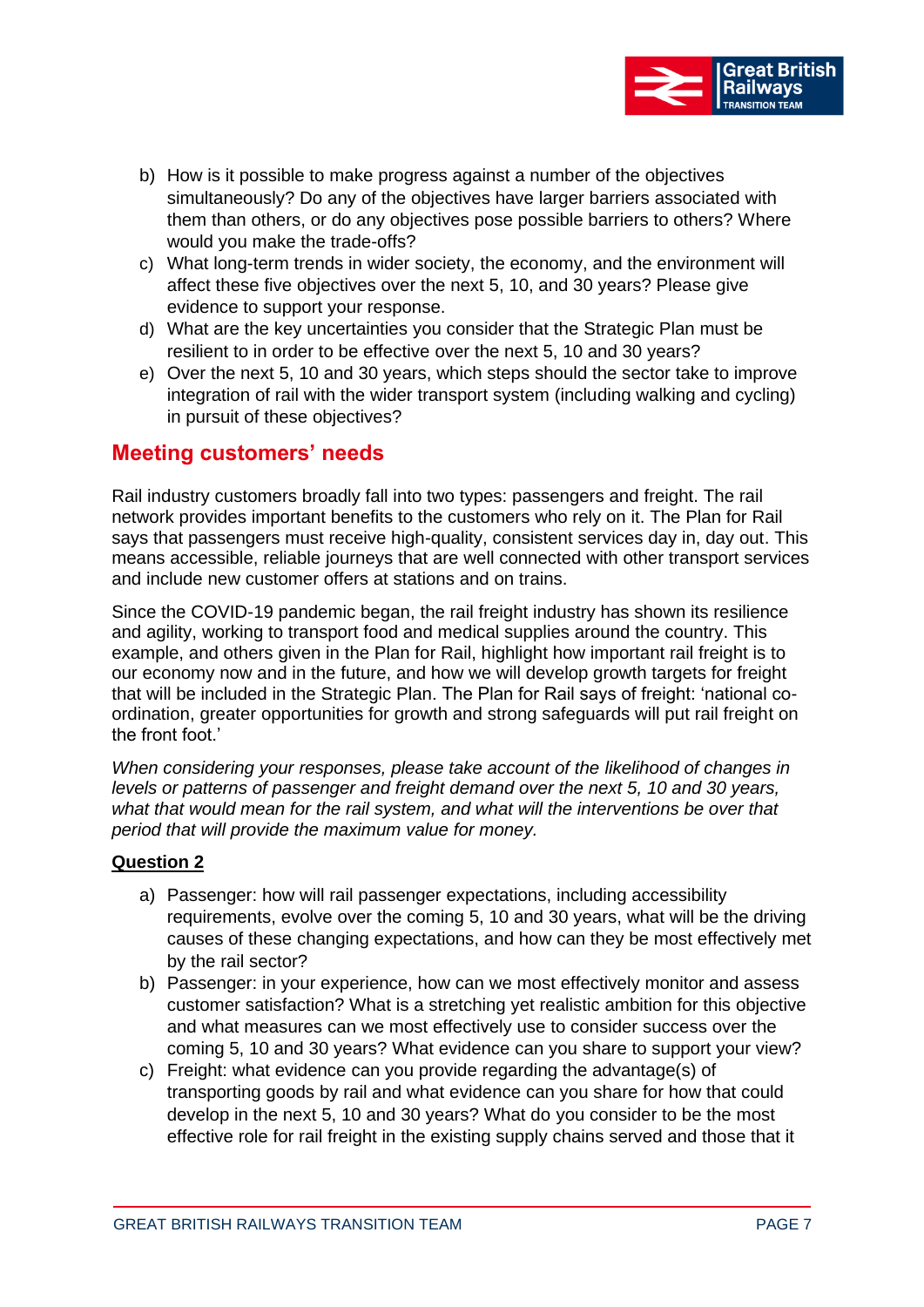

doesn't? How could this change over that period? In answering, please explain and take account of likely developments in technology and in the wider economy.

d) What is a stretching yet realistic ambition for this objective and what measures can we most effectively use to consider success over the coming 5, 10 and 30 years? What are the interventions over that period which will be the maximum value for money, and what evidence can you share to support your claim?

## **Delivering financial sustainability**

Rail is both a public service, supported by the taxpayer, and a business, run by private operators, with paying passenger and freight customers. The railways have received unprecedented levels of public support throughout the pandemic, protecting the essential services that people, including commuting key workers, rely on. As the recovery and rail reform gains pace, as with all areas of public expenditure, there is an onus on the rail sector to ensure value for money for users and taxpayers in how funds are used, and it must harness the incentives of the private sector to deliver the service in the most cost-effective way.

The railway, accordingly, must seek to deliver infrastructure and services more efficiently, in order to maximise beneficial outcomes while balancing costs against revenue and taxpayer funding. This is more than just a short-term issue: we are clear that reducing the cost of the railway, increasing efficiency including through innovating with private partners, and achieving a better deal for users and taxpayers is a critical priority over the next 30 years.

*When considering your answer to the question below, please consider how we can support greater efficiency (such as joined up operations), innovation, alternative sources of funding and/or cost base reduction. Similarly, what steps you would propose to improve the efficiency and reduce the cost of infrastructure projects, operation and maintenance, and what evidence you have to support your response.* 

#### **Question 3**

Where are the most significant opportunities and barriers to delivering financial sustainability in the rail sector over 5, 10, and 30 years and how do we achieve/overcome them? How can we most effectively monitor and assess this? What is a stretching yet realistic ambition for this objective and what measures can we most effectively use to consider success over the coming 5, 10 and 30 years? What are the interventions over that period which will be the maximum value for money?

#### **Contributing to long-term economic growth**

Rail helps to boost productivity and growth through improved connectivity and job creation, enables supply chains, delivers goods to businesses and consumers and directly employs over 240,000 people (source: [the rail sector in numbers\)](https://assets.publishing.service.gov.uk/government/uploads/system/uploads/attachment_data/file/787082/rail-sector-in-numbers.pdf). Among other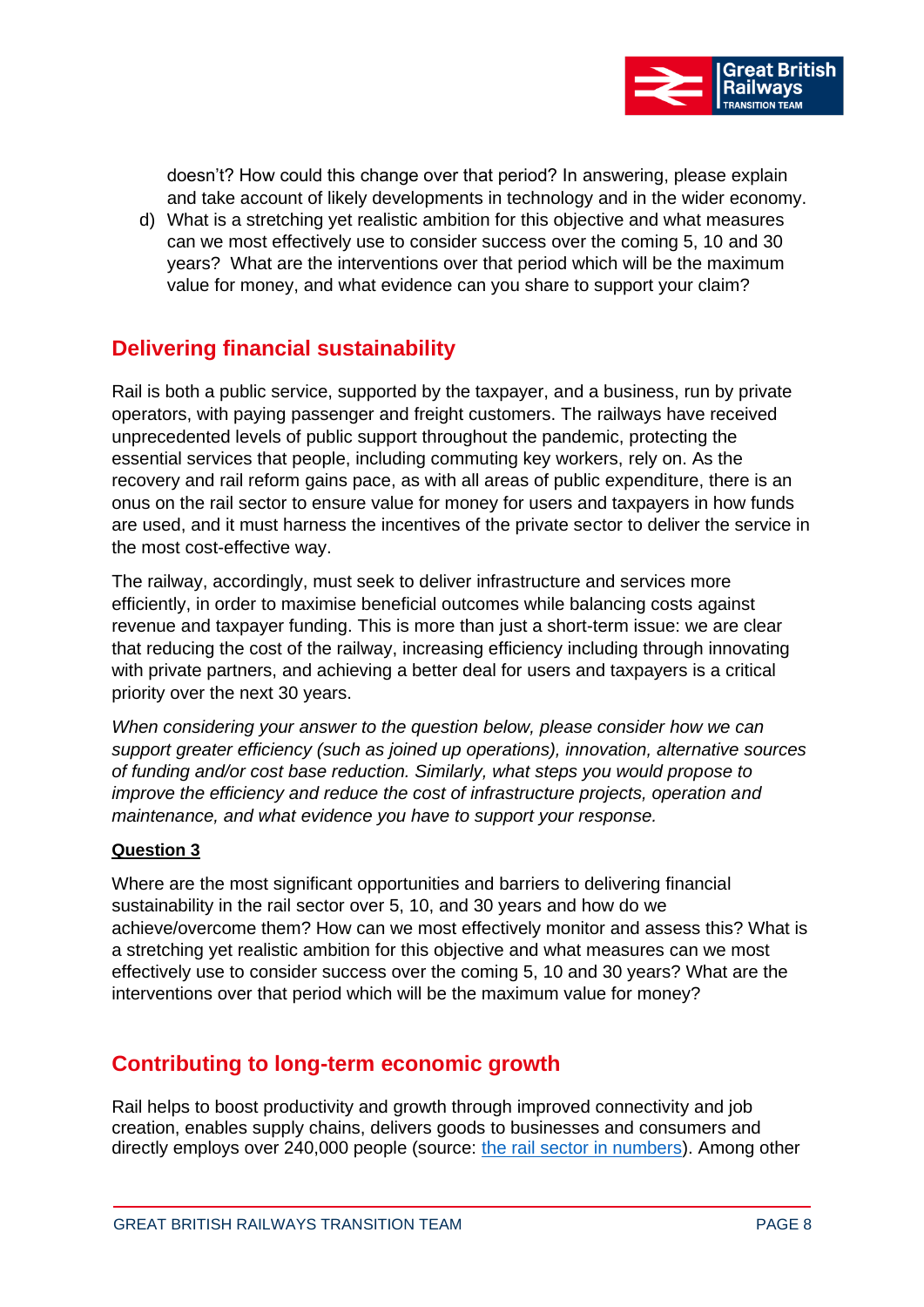

factors, such as population growth, long term economic growth is influenced by emerging technology, and innovative, more effective ways of thinking and doing things. Over the next 30 years, wider economic, social, environmental and technological trends will change the role rail plays in our economy. It will be for the whole sector to demonstrate that it cannot only continue to deliver wide economic benefits in the face of a changed economy but that it can find new ways to catalyse growth and prosperity.

*When considering your answer to the questions below, please share examples of any relevant local, regional and national growth and productivity, and examples of innovations and technology from the UK and abroad, research into trends that may influence rail's contribution to economic growth, and/or new ways of thinking that should be used in or for the rail sector over the coming 5, 10 and 30 years.*

#### **Question 4**

- a) As Britain recovers from the effects of the COVID-19 pandemic, what evidence do you have for how rail can contribute to wider economic growth over the next 5, 10, and 30 years? What is a stretching yet realistic ambition for this objective and what measures can we most effectively use to consider success over the coming 5, 10 and 30 years? What type of interventions over that period will provide maximum value for money from rail's economic contribution, and what evidence can you share to support your views?
- b) In the context of enabling development and regeneration opportunities both in the immediate vicinity of stations and within the surrounding area, how can rail best facilitate improvements to places and local growth, through improved connectivity and unlocking commercial activity, housing, and employment over the next 5, 10 and 30 years?
- c) What innovative and modernising ideas do you have which would benefit the railway while supporting the strategic objectives? Please give evidence and make reference to how they would maintain or enhance the railway's safety record.

#### **Levelling up and connectivity**

The Secretary of State for Levelling Up has outlined four key outcomes on which the government will focus:

- Empowering local leaders and communities;
- Boosting living standards by growing the private sector and improving productivity and connectivity;
- Spreading opportunity and improving public services; and
- Restoring local pride.

Rail has an important part to play in working toward these outcomes, and particularly so in connecting the nations, regions and communities of the UK. Improved rail links can connect people to jobs, education and skills, high-quality housing, social opportunities, services, and green spaces, as well as encouraging the growth of businesses, and attracting leisure visitors into an area. Improving stations and surrounding areas can also act as a catalyst for regeneration and development and a cause for local pride.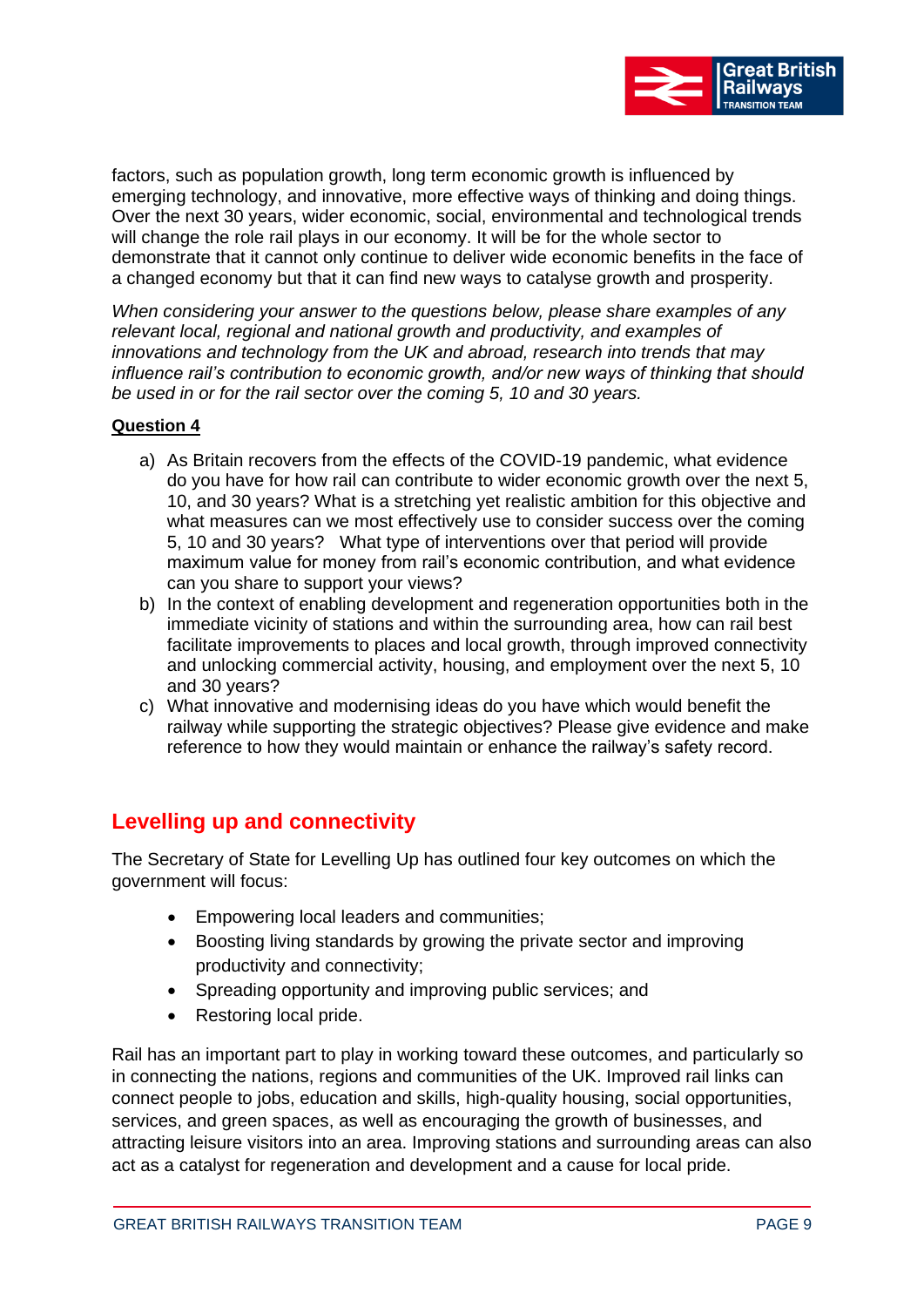

At present, usage of rail differs widely across the UK; before the pandemic, almost two thirds of all rail journeys made were in London and the south east [\(Rail Sector in](https://assets.publishing.service.gov.uk/government/uploads/system/uploads/attachment_data/file/787082/rail-sector-in-numbers.pdf)  [Numbers report](https://assets.publishing.service.gov.uk/government/uploads/system/uploads/attachment_data/file/787082/rail-sector-in-numbers.pdf) from 2019).

*When answering your questions, consider the ways in which rail can be used to improve connectivity and local economic growth over the next 5, 10, and 30 years.*

#### **Question 5**

- a) What evidence can you provide for how the rail sector contributes to the four levelling up outcomes and to improving connectivity in across Great Britain, including through cross-border services? How does this change depending on the type of place where the sector operates (including in cities, towns and rural areas), and what are the most cost-effective ways at the sector's disposal to improve that further during the next 5, 10, and 30 years?
- b) How could the rail industry, over the next 5, 10, and 30 years, become more responsive to, and more accountable to, local communities and passengers? Please give evidence and examples in your response.
- c) What is a stretching yet realistic ambition for this objective and what measures can we most effectively use to consider success over the coming 5, 10 and 30 years? What are the interventions over that period which will be the maximum value for money, and what evidence can you share to support your views?

## **Delivering environmental sustainability**

The Plan for Rail commits to the creation of a comprehensive environment plan that will establish rail as the backbone of a cleaner future transport system, one that aims to protect and enhance biodiversity and the natural environment. That plan, the Sustainable Rail Strategy (SRS), will be one of the inputs to the Strategic Plan, and will build on and develop a strategy for achieving the policy commitments set out in both the UK's [Transport Decarbonisation](https://assets.publishing.service.gov.uk/government/uploads/system/uploads/attachment_data/file/1009448/decarbonising-transport-a-better-greener-britain.pdf) Plan and the [Rail Environment Policy Statement](https://assets.publishing.service.gov.uk/government/uploads/system/uploads/attachment_data/file/1002166/rail-environment-policy-statement.pdf) that were published in July 2021, as well as the Net Zero Strategy from October 2021.

In addition to tackling the causes of climate change, the rail network must also be able to adapt to the changes already being seen. This means preparing for the impact of extreme weather events and increasing the resilience of the rail network to the impacts of these events – for example, flooding.

*When answering your questions, consider the ways in which rail and the rail estate can contribute to wider national and regional environmental policy agendas, support decarbonisation, conserve and enhance biodiversity, improve air quality and increase renewable power generation.*

#### **Question 6**

a) What is a stretching yet realistic ambition for this objective and what measures can we most effectively use to consider success over the coming 5, 10 and 30